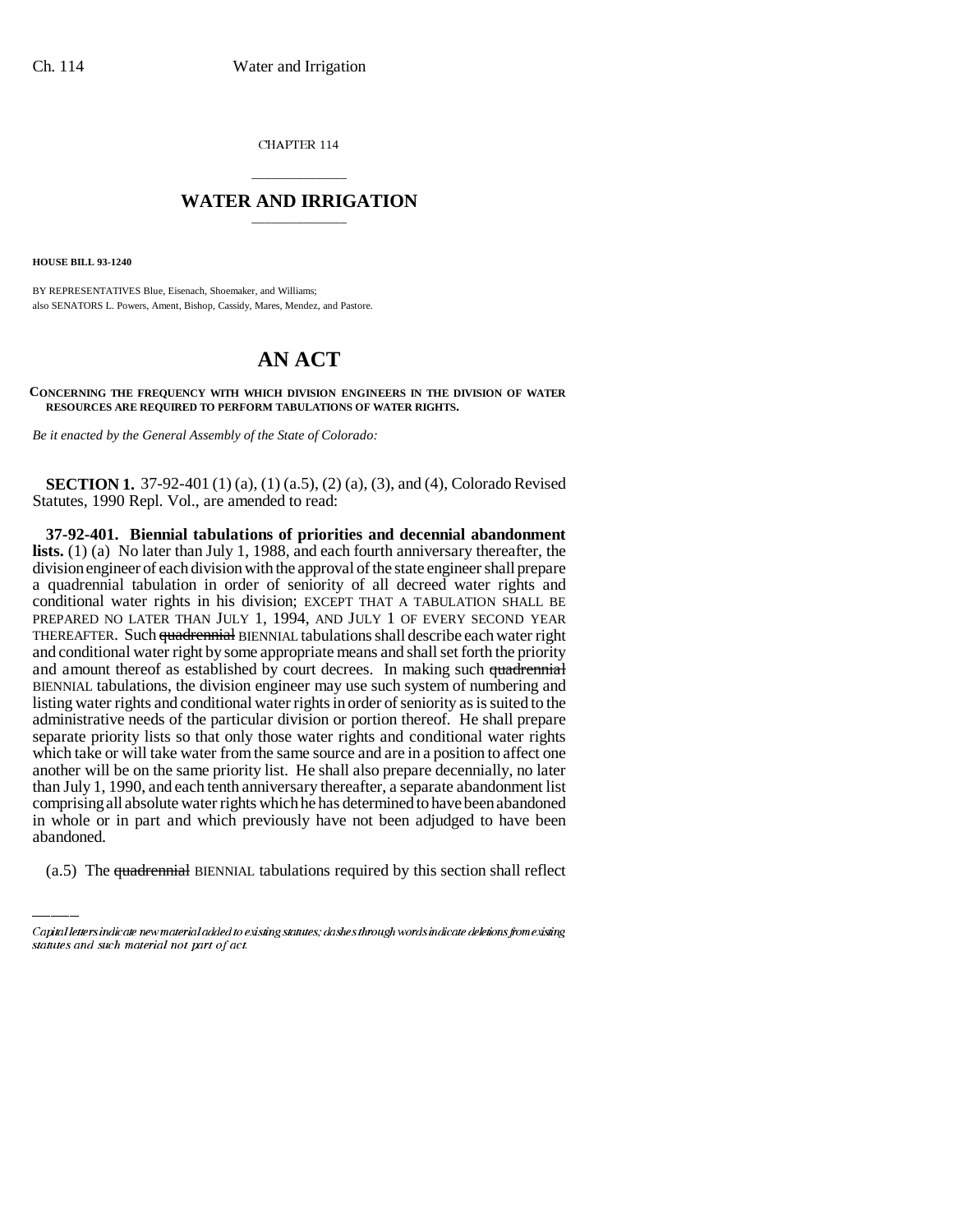Water and Irrigation Ch. 114

judgments and decrees determining, changing, or otherwise affecting water rights and conditional water rights, which judgments and decrees have been entered subsequent to those reflected in the immediately preceding tabulation authorized, as the case may be, by this section or by section 37-92-402. The quadrennial BIENNIAL tabulations shall also reflect, as appropriate, any changes in earlier abandonment lists as have been ordered by the water judge or by the supreme court. Except as specified in this paragraph  $(a.5)$ , the quadrennial BIENNIAL tabulations shall make no changes in the listings from those reflected in the respective immediately preceding tabulation authorized, as the case may be, by this section or by section 37-92-402, other than changes to correct clerical errors.

(2) (a) No later than August 31, 1988, and every fourth SECOND anniversary thereafter, the water clerk, in cooperation with the division engineer, shall cause notice of the availability of the quadrennial BIENNIAL tabulation to be included in the resume described in section 37-92-302 (3) of cases filed in the respective water divisions during the month of July. In addition, the water clerk shall cause such publication of the notice as is necessary to obtain general circulation once in each county or portion thereof in the division. A copy of such quadrennial BIENNIAL tabulation shall be available for inspection in the offices of the state and respective division engineers and the respective water commissioners and water clerks at any time during regular office hours and shall be available for purchase from the office of the state engineer and respective division engineer by any person specifically requesting same upon the payment of a fee of ten dollars.

(3) Not later than July 1, 1989, and every fourth SECOND anniversary thereafter, any person wishing to object to the manner in which a water right or conditional water right is listed in the quadrennial BIENNIAL tabulation or to the omission of a water right or conditional water right from such quadrennial BIENNIAL tabulation, and not later than July 1, 1991, and every tenth anniversary thereafter, any person wishing to object to the inclusion of any absolute water right or portion thereof in the decennial abandonment list shall file a statement of objection in writing with the division engineer. A fee of ten dollars shall be paid with such filing; except that no fee shall be required for any such filing to correct any clerical error.

 $(4)$  (a) Not later than December 31, 1989, and every fourth anniversary thereafter, the division engineer shall make such revisions, if any, as he deems proper in the respective quadrennial tabulation, and Not later than December 31, 1991, and every tenth anniversary thereafter, the division engineer shall make such revisions, if any, as he deems proper to the decennial abandonment list. In considering the matters raised by statements of objection, the division engineer may consult with any interested persons. The division engineer shall consult with the state engineer and shall make any revisions in the quadrennial tabulation and decennial abandonment list determined by the state engineer to be necessary or advisable.

(b) Repealed, L. 83, p. 1440, § 8, effective June 1, 1983.

(c) The quadrennial tabulation and decennial abandonment list, together with any revisions, signed by the division engineer and the state engineer or his duly authorized deputy, shall be filed with the water clerk as promptly as possible, but not later than December 31, 1989, and every fourth anniversary thereafter, as to the quadrennial tabulation, and not later than December 31, 1991, and every tenth anniversary